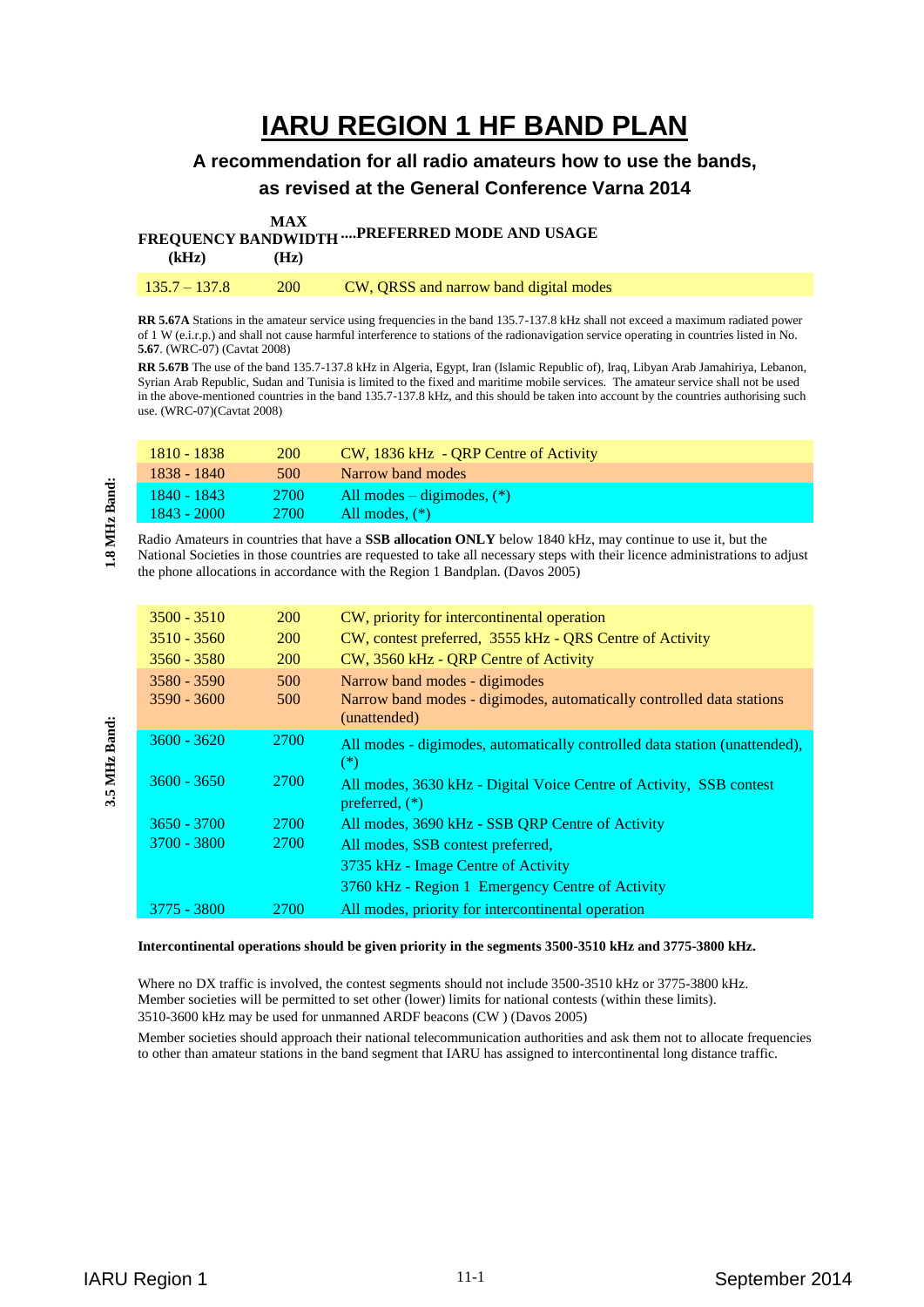| 7000 - 7040   | <b>200</b> | CW, 7030 kHz - QRP Centre of Activity                                                 |
|---------------|------------|---------------------------------------------------------------------------------------|
| 7040 - 7047   | 500        | Narrow band modes - digimodes                                                         |
| $7047 - 7050$ | 500        | Narrow band modes – digimodes, automatically controlled data stations<br>(unattended) |
| $7050 - 7053$ | 2700       | All modes - digimodes, automatically controlled data stations (unattended) (*)        |
| $7053 - 7060$ | 2700       | All modes - digimodes                                                                 |
| $7060 - 7100$ | 2700       | All modes, SSB contest preferred                                                      |
|               |            | 7070 kHz - Digital Voice Centre of Activity<br>7090 kHz - SSB QRP Centre of Activity  |
| $7100 - 7130$ | 2700       | All modes, 7110 kHz – Region 1 Emergency Centre of Activity                           |
|               |            |                                                                                       |
| 7130 - 7200   | 2700       | All modes, SSB contest preferred, 7165 kHz - Image Centre of Activity                 |
| 7175 - 7200   | 2700       | All modes, priority for intercontinental operation                                    |
|               |            |                                                                                       |
|               |            |                                                                                       |

#### **10 MHz:** 10100 - 10140 200 CW, 10116 kHz - QRP Centre of Activity  $10140 - 10150$  500 Narrow band modes – digimodes

SSB may be used during emergencies involving the immediate safety of life and property and only by stations actually involved in the handling of emergency traffic.

The band segment 10120 kHz to 10140 kHz may be used for SSB transmissions in the area of Africa south of the equator during local daylight hours.

News bulletins on any mode should not be transmitted on the 10 MHz band.

| 14000 - 14060 | <b>200</b>  | CW, contest preferred, 14055 kHz - QRS Centre of Activity                             |
|---------------|-------------|---------------------------------------------------------------------------------------|
| 14060 - 14070 | <b>200</b>  | CW, 14060 kHz - QRP Centre of Activity                                                |
| 14070 - 14089 | 500         | Narrow band modes - digimodes                                                         |
| 14089 - 14099 | 500         | Narrow band modes - digimodes, automatically controlled data stations<br>(unattended) |
| 14099 - 14101 |             | <b>IBP, exclusively for beacons</b>                                                   |
| 14101 - 14112 | <b>2700</b> | All modes - digimodes, automatically controlled data stations (unattended)            |
| 14112 - 14125 | 2700        | All modes                                                                             |
| 14125 - 14300 | <b>2700</b> | All modes, SSB contest preferred,                                                     |
|               |             | 14130 kHz - Digital Voice Centre of Activity                                          |
|               |             | 14195 kHz $\pm$ 5 kHz - Priority for Dxpeditions                                      |
|               |             | 14230 kHz - Image Centre of Activity                                                  |
|               |             | 14285 kHz - SSB QRP Centre of Activity                                                |
| 14300 - 14350 | <b>2700</b> | All modes, 14300 kHz - Global Emergency centre of activity                            |

| 18068 - 18095 | <b>200</b>  | CW, 18086 kHz - QRP Centre of Activity                                                |
|---------------|-------------|---------------------------------------------------------------------------------------|
| 18095 - 18105 | 500         | Narrow band modes - digimodes                                                         |
| 18105 - 18109 | 500         | Narrow band modes - digimodes, automatically controlled data stations<br>(unattended) |
| 18109 - 18111 |             | <b>IBP</b> , exclusively for beacons                                                  |
| 18111 - 18120 | <b>2700</b> | All modes - digimodes, automatically controlled data stations (unattended)            |
| 18120 - 18168 | <b>2700</b> | All modes.                                                                            |
|               |             | 18130 kHz - SSB QRP Centre of Activity                                                |
|               |             | 18150 kHz - Digital Voice Centre of Activity                                          |
|               |             | 18160 kHz - Global Emergency Centre of Activity                                       |

14 MHz Band: **14 MHz Band:**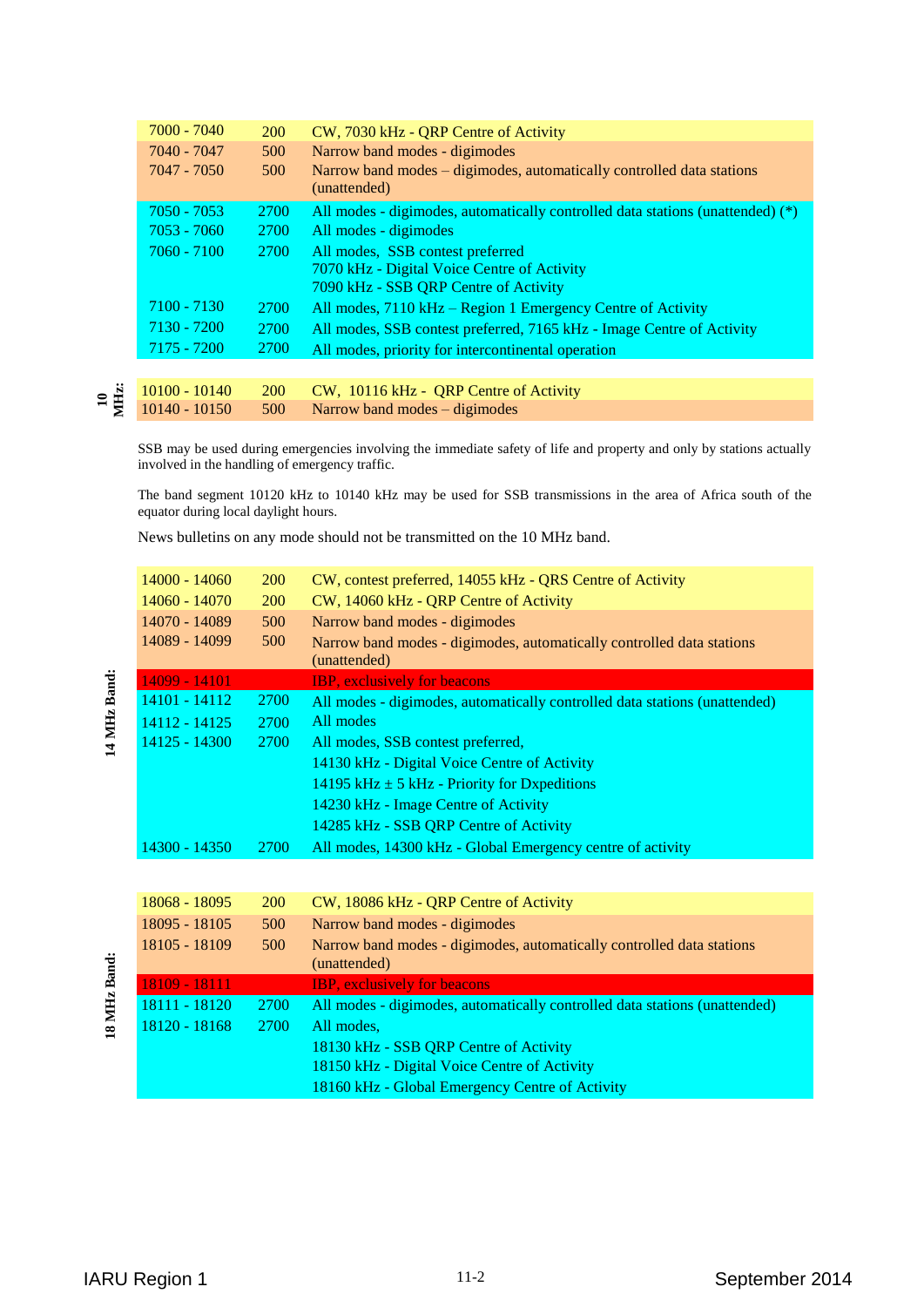|              | 21000 - 21070                    | 200        | CW, 21055 kHz - QRS Centre of Activity                                                                                                                                                                                                              |                |
|--------------|----------------------------------|------------|-----------------------------------------------------------------------------------------------------------------------------------------------------------------------------------------------------------------------------------------------------|----------------|
|              |                                  |            | 21060 kHz - QRP Centre of Activity<br>Narrow band modes - digimodes                                                                                                                                                                                 |                |
|              | 21070 - 21090<br>21090 - 21110   | 500<br>500 | Narrow band modes - digimodes, automatically controlled data stations                                                                                                                                                                               |                |
|              |                                  |            | (unattended)                                                                                                                                                                                                                                        |                |
| 21 MHz Band: | 21110 - 21120                    | 2700       | All modes (excluding SSB) - digimodes, automatically controlled data stations<br>(unattended                                                                                                                                                        |                |
|              | 21120 - 21149                    | 500        | Narrow band modes                                                                                                                                                                                                                                   |                |
|              | 21149 - 21151<br>$21151 - 21450$ | 2700       | <b>IBP</b> , exclusively for beacons<br>All modes, 21180 kHz - Digital Voice Centre of Activity                                                                                                                                                     |                |
|              |                                  |            | 21285 kHz - SSB QRP Centre of Activity                                                                                                                                                                                                              |                |
|              |                                  |            | 21340 kHz - Image Centre of Activity                                                                                                                                                                                                                |                |
|              |                                  |            | 21360 kHz - Global Emergency Centre of Activity                                                                                                                                                                                                     |                |
|              |                                  |            |                                                                                                                                                                                                                                                     |                |
|              | 24890 - 24915                    | 200        | CW, 24906 kHz - QRP centre of activity                                                                                                                                                                                                              |                |
|              | 24915 - 24925                    | 500        | Narrow band modes - digimodes                                                                                                                                                                                                                       |                |
|              | 24925 - 24929                    | 500        | Narrow band modes - digimodes, automatically controlled data stations                                                                                                                                                                               |                |
|              |                                  |            | (unattended)                                                                                                                                                                                                                                        |                |
|              | 24929 - 24931                    |            | <b>IBP</b> , exclusively for beacons                                                                                                                                                                                                                |                |
|              | 24931 - 24940                    | 2700       | All modes - digimodes, automatically controlled data stations (unattended)                                                                                                                                                                          |                |
|              | 24940 - 24990                    | 2700       | All modes, 24950 kHz - SSB QRP Centre of Activity                                                                                                                                                                                                   |                |
|              |                                  |            | 24960 kHz - Digital Voice Centre of Activity                                                                                                                                                                                                        |                |
|              |                                  |            |                                                                                                                                                                                                                                                     |                |
|              | 28000 - 28070                    | 200        | CW, 28055 kHz - QRS Centre of Activity                                                                                                                                                                                                              |                |
|              |                                  |            | 28060 kHz - QRP Centre of Activity                                                                                                                                                                                                                  |                |
|              | 28070 - 28120                    | 500        | Narrow band modes - digimodes                                                                                                                                                                                                                       |                |
|              | 28120 - 28150                    | 500        | Narrow band modes - digimodes, automatically controlled data stations                                                                                                                                                                               |                |
|              |                                  |            | (unattended)                                                                                                                                                                                                                                        |                |
|              | 28150 - 28190                    | 500        | Narrow band modes                                                                                                                                                                                                                                   |                |
|              | 28190 - 28199                    |            | IBP, regional time shared beacons                                                                                                                                                                                                                   |                |
|              | 28199 - 28201                    |            | IBP, worldwide time shared beacons                                                                                                                                                                                                                  |                |
|              | 28201 - 28225<br>28225 - 28300   | 2700       | <b>IBP, continuous duty beacons</b><br>All modes - beacons                                                                                                                                                                                          |                |
|              | 28300 - 28320                    | 2700       | All modes - digimodes, automatically controlled data stations (unattended)                                                                                                                                                                          |                |
|              | 28320 - 29100                    | 2700       | All modes,                                                                                                                                                                                                                                          |                |
|              |                                  |            | 28330 kHz - Digital Voice Centre of Activity                                                                                                                                                                                                        |                |
|              |                                  |            | 28360 kHz - SSB QRP Centre of Activity                                                                                                                                                                                                              |                |
|              |                                  |            | 28680 kHz - Image Centre of Activity                                                                                                                                                                                                                |                |
|              | 29000 - 29100                    | 6000       | All modes                                                                                                                                                                                                                                           |                |
|              | 29100 - 29200                    | 6000       | All modes - $FM$ simplex $-10$ kHz channels                                                                                                                                                                                                         |                |
|              | 29200 - 29300                    | 6000       | All modes - digimodes, automatically controlled data stations (unattended)                                                                                                                                                                          |                |
|              | 29300 - 29510                    | 6000       | Satellite- uplink and downlink                                                                                                                                                                                                                      |                |
|              | $29510 - 29520$                  |            | <b>Guard channel</b>                                                                                                                                                                                                                                |                |
|              | $29520 - 29590$                  | 6000       | All modes - FM repeater input (RH1 - RH8)                                                                                                                                                                                                           |                |
|              | 29600                            | 6000       | All modes - FM calling channel                                                                                                                                                                                                                      |                |
|              | 29610                            | 6000       | All modes - FM simplex repeater (parrot - input and output)                                                                                                                                                                                         |                |
|              | 29620 - 29700                    | 6000       | All modes - FM repeater outputs (RH1 - RH8)                                                                                                                                                                                                         |                |
|              |                                  |            | Member societies should advise operators not to transmit on frequencies between 29.3 MHz and 29.51 MHz for terrestrial<br>communication to avoid interference to amateur satellite downlinks. This range may be used for amateur satellite uplinks. |                |
|              |                                  |            | Preferred NBFM operating frequencies on each 10 kHz from 29.110 to 29.290 MHz inclusive should be used.<br>A deviation of $\pm 2.5$ kHz being used with 2.5 kHz as maximum modulation frequency.                                                    |                |
|              | <b>IARU Region 1</b>             |            | $11-3$                                                                                                                                                                                                                                              | September 2014 |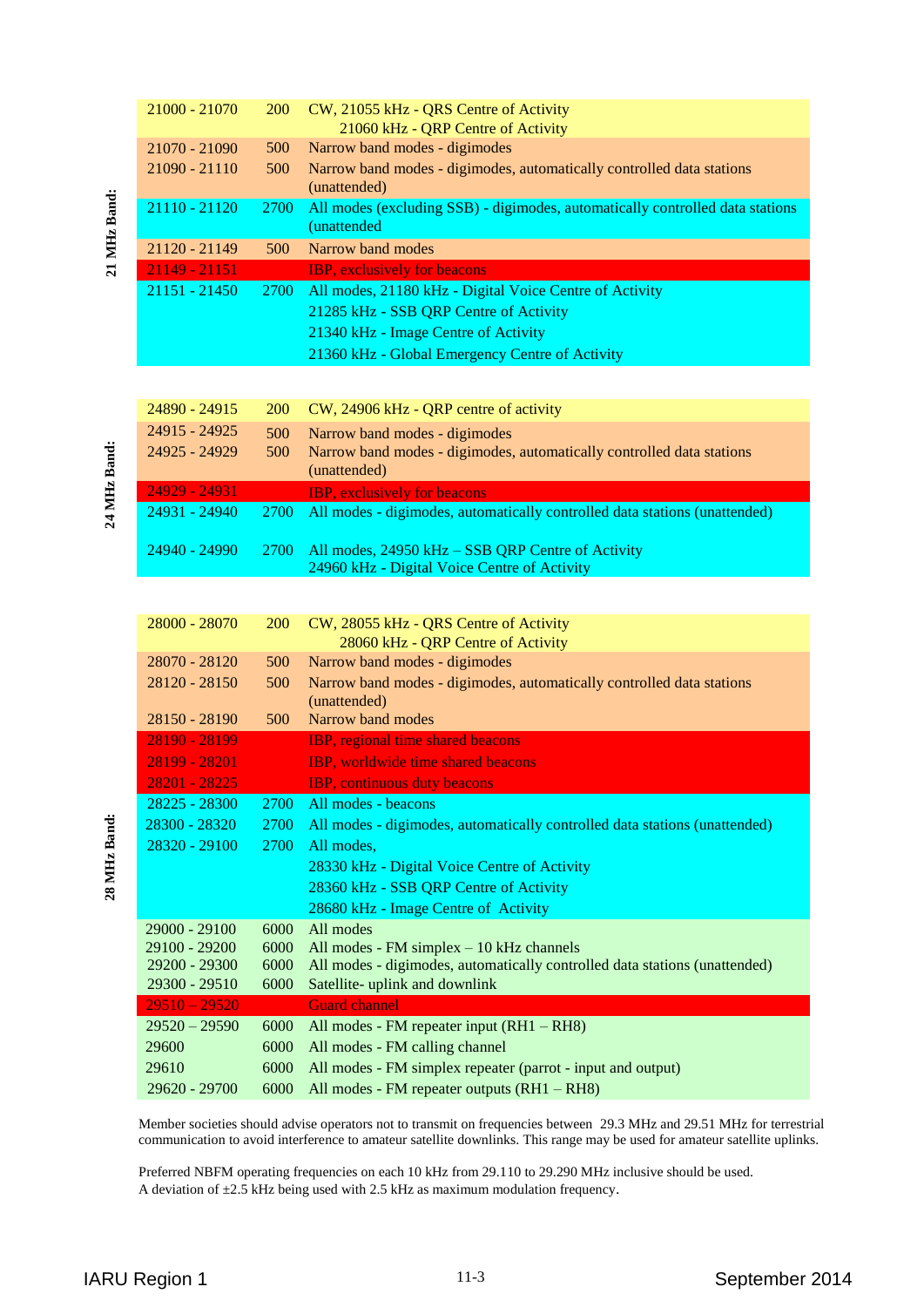### **DEFINITIONS**

- **All modes** CW, SSB and those modes listed as Centres of Activity, plus AM (Consideration should be given to adjacent channel users).
- **Image modes** Any analogue or digital image modes within the appropriate bandwidth, for example SSTV and FAX.

**Narrow band modes** All modes using up to 500 Hz bandwidth, including CW, RTTY, PSK etc.

**Digimodes** Any digital mode used within the appropriate bandwidth, for example RTTY, PSK, MT63 etc.

**(\*)** Lowest dial setting for LSB Voice mode: 1843, 3603 and 7053 kHz

### **NOTES**

Amplitude modulation (AM) may be used in the telephony sub-bands providing consideration is given to adjacent channel users. (NRRL Davos 05).

CW QSOs are accepted across all bands, except within beacon segments. (Recommendation DV05\_C4\_Rec\_13) The frequencies in the band plan are understood as "transmitted frequencies" (not those of the suppressed carrier!)

**Sideband Usage** Below 10MHz use lower sideband (LSB), above 10 MHz use upper sideband (USB)

#### **Proposed usage of 630m band** - (WRC-12, VA14\_C4\_Rec\_02)

472 – 475 kHz CW only – maximum bandwidth 200 Hz

 $CW + \ddot{\text{d}}$  aigmodes

If a frequency is to be selected, particular attention must be paid to still existing Non Directional Beacons (NDB) of the radionavigaton service!

**RR 5.80A** The maximum equivalent isotropically radiated power (e.i.r.p.) of stations in the amateur service using frequencies in the band 472-479 kHz shall not exceed 1 W. Administrations may increase this limit of e.i.r.p. to 5 W in portions of their territory which are at a distance of over 800 km from the borders of Algeria, Saudi Arabia, Azerbaijan, Bahrain, Belarus, China, Comoros, Djibouti, Egypt, United Arab Emirates, the Russian Federation, Iran (Islamic Republic of), Iraq, Jordan, Kazakhstan, Kuwait, Lebanon, Libya, Morocco, Mauritania, Oman, Uzbekistan, Qatar, Syrian Arab Republic, Kyrgyzstan, Somalia, Sudan, Tunisia, Ukraine and Yemen. In this frequency band, stations in the amateur service shall not cause harmful interference to, or claim protection from, stations of the aeronautical radionavigation service.(WRC-12)

**RR 5.80B** The use of the frequency band 472-479 kHz in Algeria, Saudi Arabia, Azerbaijan, Bahrain, Belarus, China, Comoros, Djibouti, Egypt, United Arab Emirates, the Russian Federation, Iraq, Jordan, Kazakhstan, Kuwait, Lebanon, Libya, Mauritania, Oman, Uzbekistan, Qatar, Syrian Arab Republic, Kyrgyzstan, Somalia, Sudan, Tunisia and Yemen is limited to the maritime mobile and aeronautical radionavigation services. The amateur service shall not be used in the above-mentioned countries in this frequency band, and this should be taken into account by the countries authorizing such use. (WRC-12

#### **Unmanned transmitting stations:**

IARU member societies are requested to limit this activity on the HF bands. It is recommended that any unmanned transmitting stations on HF shall only be activated under operator control except for beacons agreed with the IARU Region 1 beacon coordinator, or specially licensed experimental stations.

The term "automatically controlled data stations" includes Store and Forward stations.

#### *Recommendation VA14\_C4\_REC\_06***:**

Member Societies are reminded of the recommendation in the IARU Region 1 HF Band Plan 'that any unmanned transmitting stations on HF shall only be activated under operator control, except for beacons agreed with the IARU Region 1 Beacon Coordinator'.

Unmanned transmitting stations, and operation involving unmanned transmitting stations, must adhere to the frequency and bandwidth limits of the band plan.

The operator connecting to an automatically controlled unmanned transmitting station is responsible for not causing interference. This is particularly important in the 30 meter band where the amateur service only has secondary status.

Amateur radio operators may transmit messages via unmanned transmitting stations during coordinated emergency, and disaster preparedness exercises, limited to the duration of such exercises, using a bandwidth not exceeding 2 700 Hz. Such communication should be announced regularly on the frequency, and radio amateurs not participating in the communication should cooperate by not transmitting on the frequency.